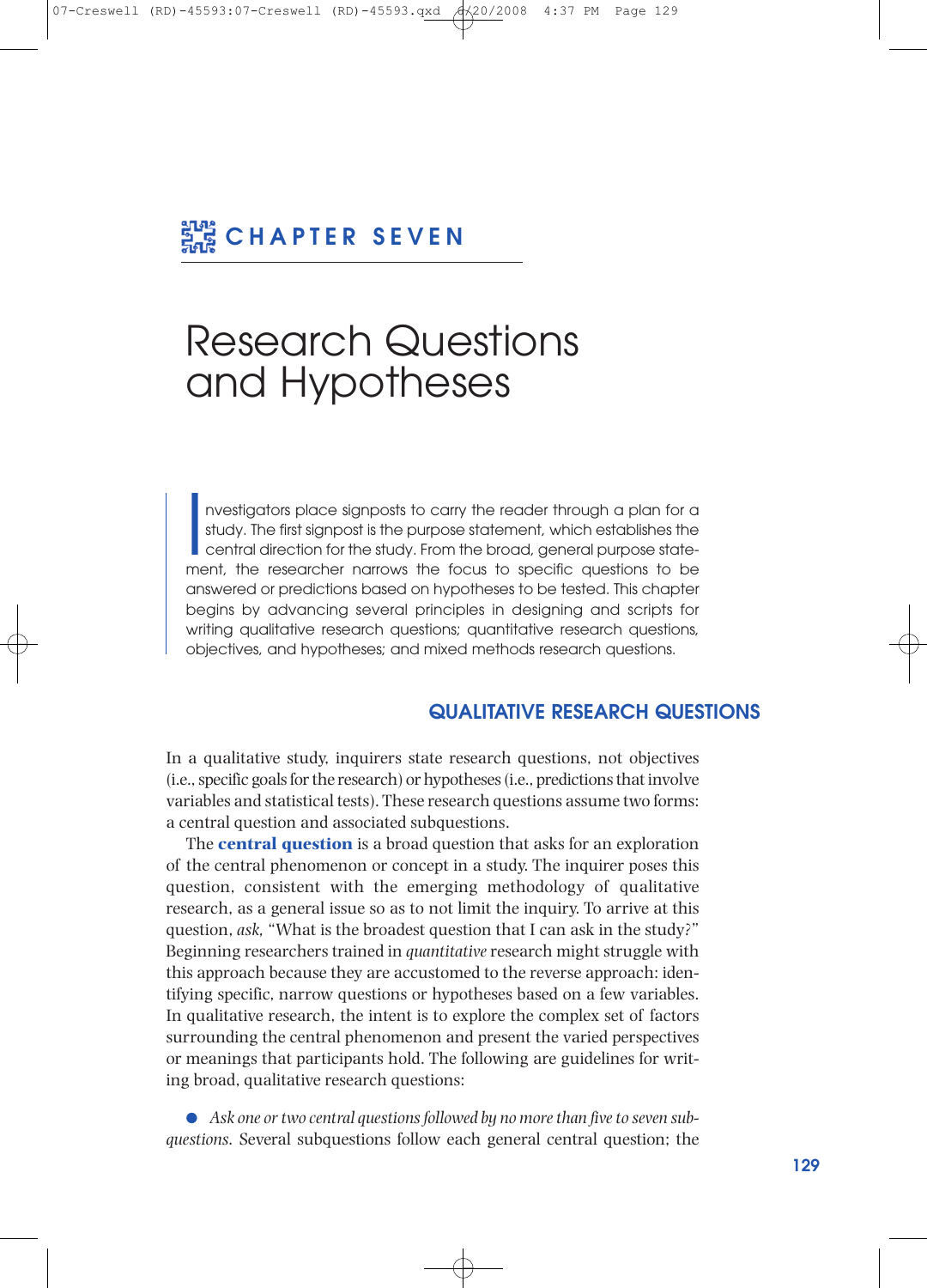subquestions narrow the focus of the study but leave open the questioning. This approach is well within the limits set by Miles and Huberman (1994), who recommended that researchers write no more than a dozen qualitative research questions in all (central and subquestions). The subquestions, in turn, can become specific questions used during interviews (or in observing or when looking at documents). In developing an interview protocol or guide, the researcher might ask an ice breaker question at the beginning, for example, followed by five or so subquestions in the study (see Chapter 9). The interview would then end with an additional wrap-up or summary question or ask, as I did in one of my qualitative case studies, "Who should I turn to, to learn more about this topic?" (Asmussen & Creswell, 1995).

● *Relate the central question to the specific qualitative strategy of inquiry*. For example, the specificity of the questions in ethnography at this stage of the design differs from that in other qualitative strategies. In ethnographic research, Spradley (1980) advanced a taxonomy of ethnographic questions that included a mini-tour of the culture-sharing group, their experiences, use of native language, contrasts with other cultural groups, and questions to verify the accuracy of the data. In critical ethnography, the research questions may build on a body of existing literature. These questions become working guidelines rather than truths to be proven (Thomas, 1993, p. 35). Alternatively, in phenomenology, the questions might be broadly stated without specific reference to the existing literature or a typology of questions. Moustakas (1994) talks about asking what the participants experienced and the contexts or situations in which they experienced it. A phenomenological example is, "What is it like for a mother to live with a teenage child who is dying of cancer?" (Nieswiadomy, 1993, p. 151). In grounded theory, the questions may be directed toward generating a theory of some process, such as the exploration of a process as to how caregivers and patients interact in a hospital setting. In a qualitative case study, the questions may address a description of the case and the themes that emerge from studying it.

● *Begin the research questions with the words* what *or* how *to convey an open and emerging design.* The word *why* often implies that the researcher is trying to explain why something occurs, and this suggests to me a causeand-effect type of thinking that I associate with *quantitative* research instead of the more open and emerging stance of qualitative research.

● Focus on a single phenomenon or concept. As a study develops over time, factors will emerge that may influence this single phenomenon, but begin a study with a single focus to explore in great detail.

● Use exploratory verbs that convey the language of emerging design. These verbs tell the reader that the study will

- Discover (e.g., grounded theory)
- Seek to understand (e.g., ethnography)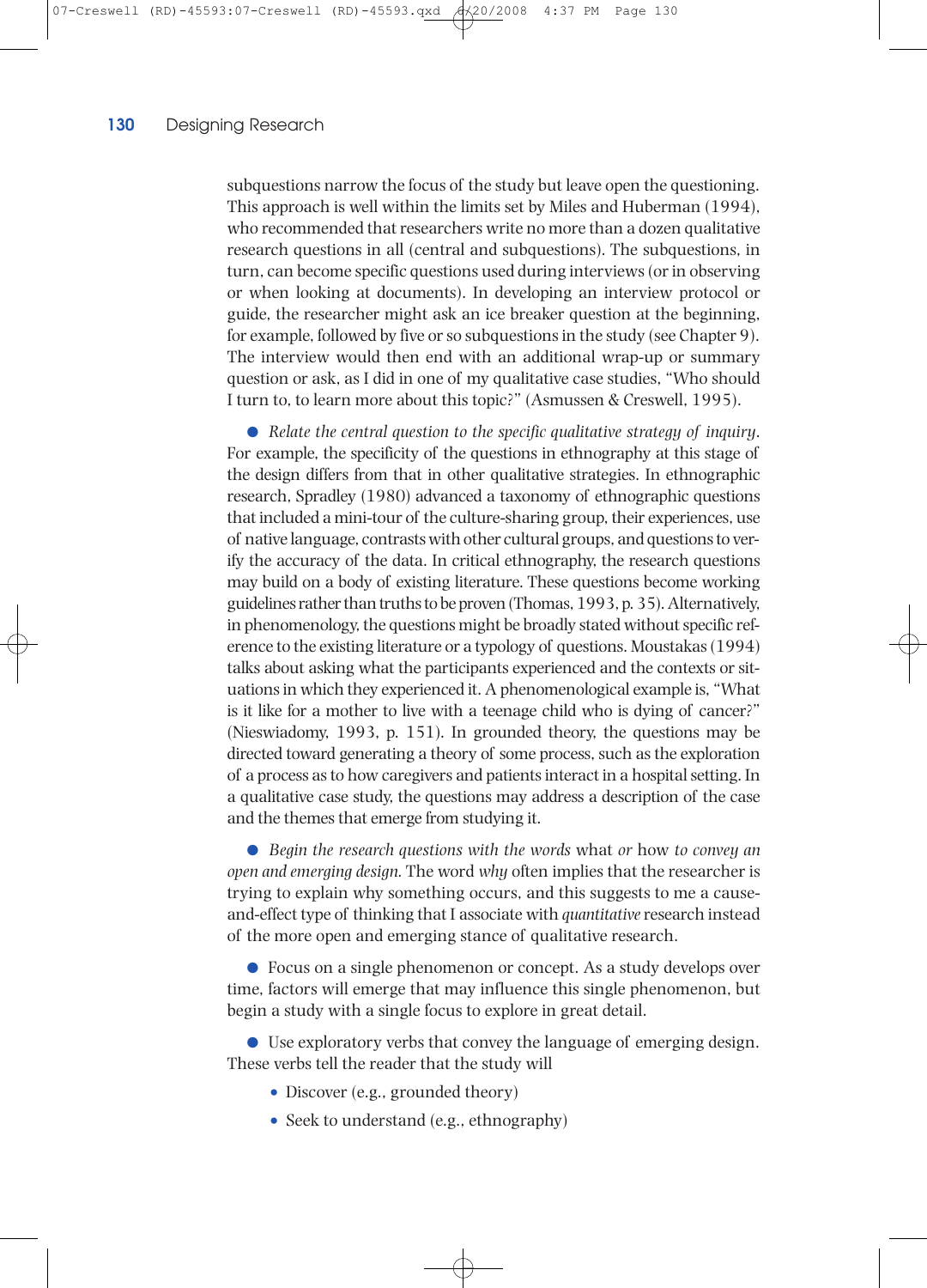- Explore a process (e.g., case study)
- Describe the experiences (e.g., phenomenology)
- Report the stories (e.g., narrative research)

● Use these more exploratory verbs that are nondirectional rather than directional words that suggest *quantitative* research, such as "affect," "influence," "impact," "determine," "cause," and "relate."

● Expect the research questions to evolve and change during the study in a manner consistent with the assumptions of an emerging design. Often in *qualitative* studies, the questions are under continual review and reformulation (as in a grounded theory study). This approach may be problematic for individuals accustomed to *quantitative* designs, in which the research questions remain fixed throughout the study.

● *Use open-ended questions* without reference to the literature or theory unless otherwise indicated by a qualitative strategy of inquiry.

● *Specify the participants and the research site* for the study, if the information has not yet been given.

Here is a script for a qualitative central question:

\_\_\_\_\_\_\_\_\_ (How or what) is the \_\_\_\_\_\_\_\_\_ ("story for" for narrative research; "meaning of" the phenomenon for phenomenology; "theory that explains the process of" for grounded theory; "culture-sharing pattern" for ethnography; "issue" in the "case" for case study) of \_\_\_\_\_\_\_\_\_ (central phenomenon) for \_\_\_\_\_\_\_\_\_ (participants) at \_\_\_\_\_\_\_\_\_ (research site).

The following are examples of qualitative research questions drawn from several types of strategies.

#### **Example 7.1** A Qualitative Central Question From an Ethnography

Finders (1996) used ethnographic procedures to document the reading of teen magazines by middle-class European American seventh-grade girls. By examining the reading of teen zines (magazines), the researcher explored how the girls perceive and construct their social roles and relationships as they enter junior high school. She asked one guiding central question in her study:

How do early adolescent females read literature that falls outside the realm of fiction?

(Finders, 1996, p. 72)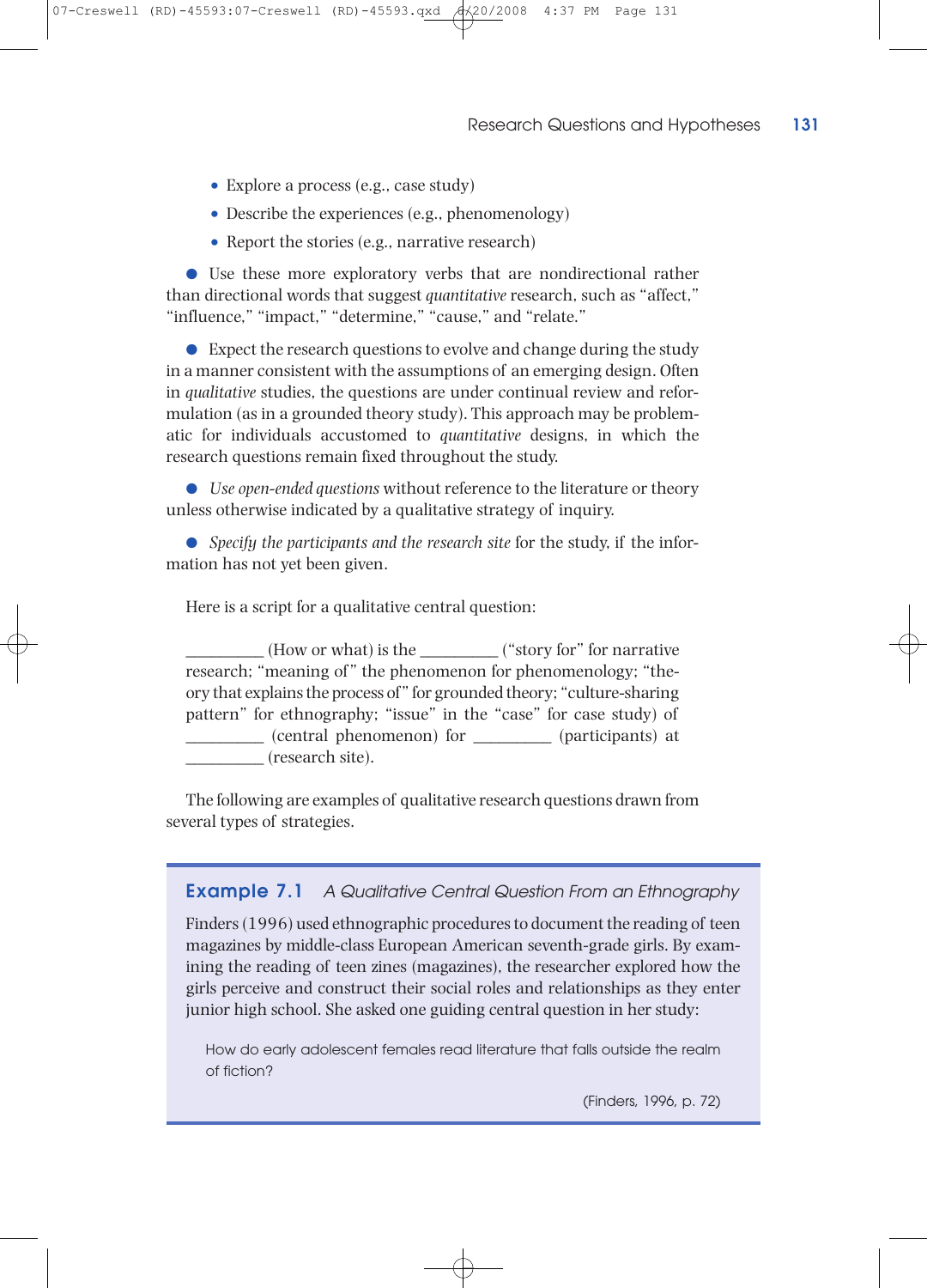Finders's (1996) central question begins with *how*; it uses an openended verb, *read*; it focuses on a single concept, the literature or teen magazines; and it mentions the participants, adolescent females, as the culture-sharing group. Notice how the author crafted a concise, single question that needed to be answered in the study. It is a broad question stated to permit participants to share diverse perspectives about reading the literature.

### **Example 7.2** Qualitative Central Questions From a Case Study

Padula and Miller (1999) conducted a multiple case study that described the experiences of women who went back to school, after a time away, in a psychology doctoral program at a major Midwestern research university. The intent was to document the women's experiences, providing a gendered and feminist perspective for women in the literature. The authors asked three central questions that guided the inquiry:

(a) How do women in a psychology doctoral program describe their decision to return to school? (b) How do women in a psychology doctoral program describe their reentry experiences? And (c) How does returning to graduate school change these women's lives?

(Padula & Miller, 1999, p. 328)

These three central questions all begin with the word *how*; they include open-ended verbs, such as "describe," and they focus on three aspects of the doctoral experience—returning to school, reentering, and changing. They also mention the participants as women in a doctoral program at a Midwestern research university.

### **QUANTITATIVE RESEARCH QUESTIONS AND HYPOTHESES**

In quantitative studies, investigators use quantitative research questions and hypotheses, and sometimes objectives, to shape and specifically focus the purpose of the study. **Quantitative research questions** inquire about the relationships among variables that the investigator seeks to know. They are used frequently in social science research and especially in survey studies. **Quantitative hypotheses**, on the other hand, are predictions the researcher makes about the expected relationships among variables. They are numeric estimates of population values based on data collected from samples. Testing of hypotheses employs statistical procedures in which the investigator draws inferences about the population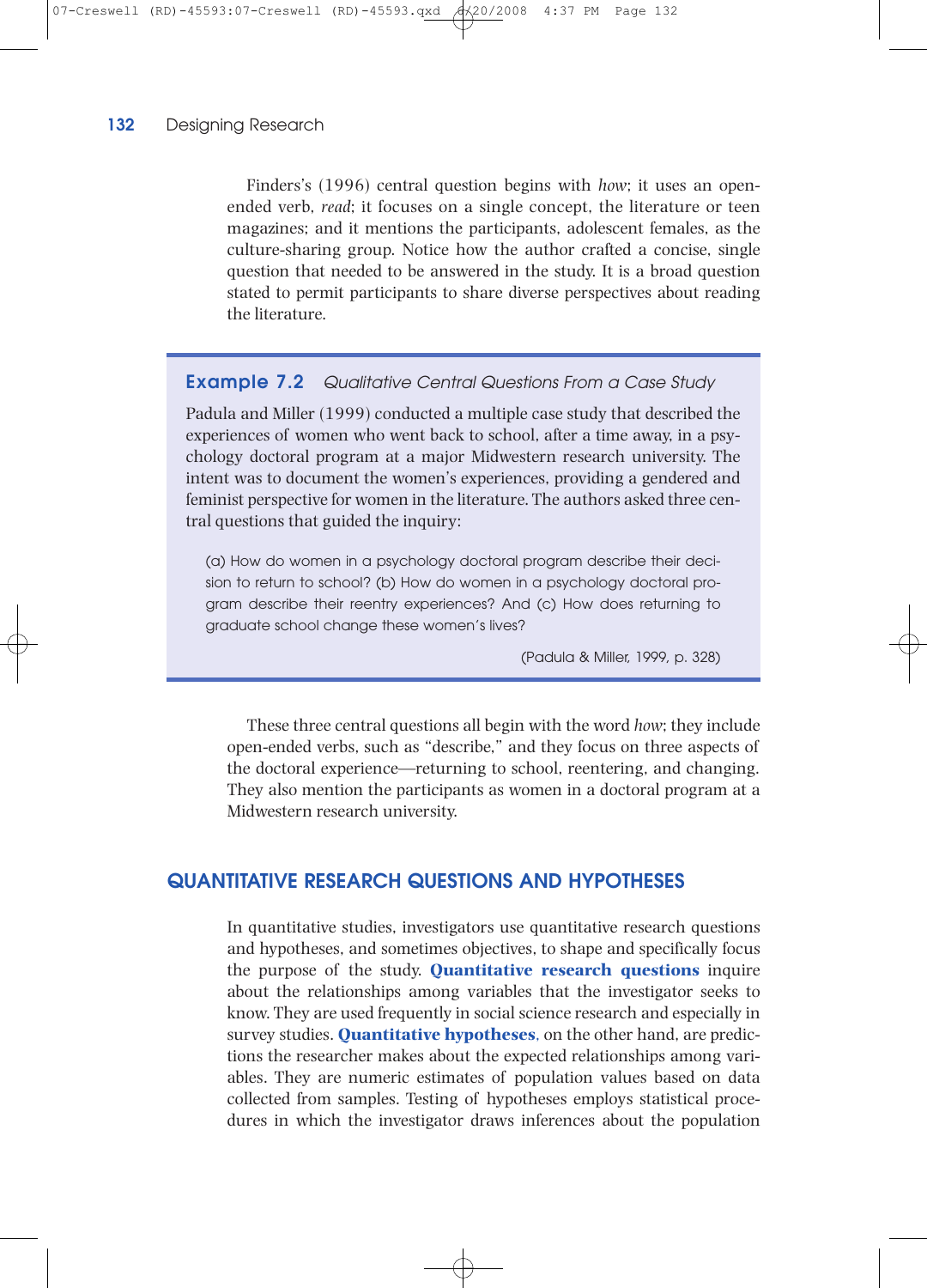#### 07-Creswell (RD)-45593:07-Creswell (RD)-45593.qxd  $A$ 20/2008 4:37 PM

#### Research Questions and Hypotheses **133**

from a study sample. Hypotheses are used often in experiments in which investigators compare groups. Advisers often recommend their use in a formal research project, such as a dissertation or thesis, as a means of stating the direction a study will take. Objectives, on the other hand, indicate the goals or objectives for a study. They often appear in proposals for funding, but tend to be used with less frequency in social and health science research today. Because of this, the focus here will be on research questions and hypotheses. Here is an example of a script for a quantitative research question:

Does \_\_\_\_\_\_\_\_\_ (name the theory) explain the relationship between \_\_\_\_\_\_\_\_\_ (independent variable) and \_\_\_\_\_\_\_\_\_ (dependent variable), controlling for the effects of \_\_\_\_\_\_\_\_\_ (control variable)?

Alternatively, a script for a quantitative null hypothesis might be as follows:

There is no significant difference between \_\_\_\_\_\_\_\_\_ (the control and experimental groups on the independent variable) on \_\_\_\_\_\_\_\_\_\_ (dependent variable).

Guidelines for writing good quantitative research questions and hypotheses include the following.

● The use of variables in research questions or hypotheses is typically limited to three basic approaches. The researcher may *compare* groups on an independent variable to see its impact on a dependent variable. Alternatively, the investigator may *relate* one or more independent variables to one or more dependent variables. Third, the researcher may *describe* responses to the independent, mediating, or dependent variables. Most quantitative research falls into one or more of these three categories.

● The most rigorous form of quantitative research follows from a test of a theory (see Chapter 3) and the specification of research questions or hypotheses that are included in the theory.

● The independent and dependent variables must be measured separately. This procedure reinforces the cause-and-effect logic of quantitative research.

● To eliminate redundancy, write only research questions or hypotheses, not both, unless the hypotheses build on the research questions (discussion follows). Choose the form based on tradition, recommendations from an adviser or faculty committee, or whether past research indicates a prediction about outcomes.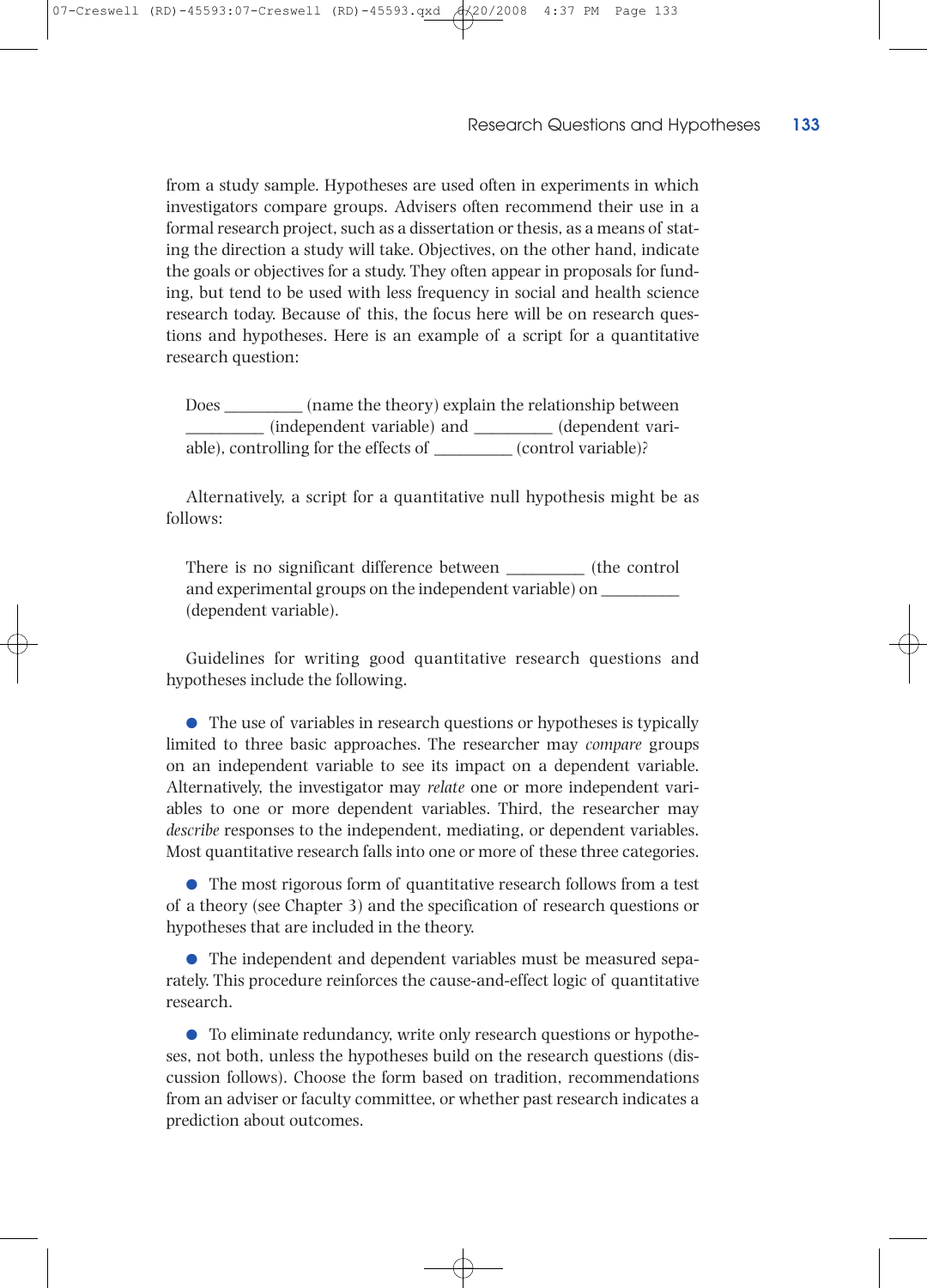● If hypotheses are used, there are two forms: null and alternative. A **null hypothesis** represents the traditional approach: it makes a prediction that in the general population, no relationship or no significant difference exists between groups on a variable. The wording is, "There is no difference (or relationship)" between the groups. The following example illustrates a null hypothesis.

#### **Example 7.3** A Null Hypothesis

An investigator might examine three types of reinforcement for children with autism: verbal cues, a reward, and no reinforcement. The investigator collects behavioral measures assessing social interaction of the children with their siblings. A null hypothesis might read,

There is no significant difference between the effects of verbal cues, rewards, and no reinforcement in terms of social interaction for children with autism and their siblings.

● The second form, popular in journal articles, is the alternative or **directional hypothesis**. The investigator makes a prediction about the expected outcome, basing this prediction on prior literature and studies on the topic that suggest a potential outcome. For example, the researcher may predict that "Scores will be higher for Group A than for Group B" on the dependent variable or that "Group A will change more than Group B" on the outcome. These examples illustrate a directional hypothesis because an expected prediction (e.g., higher, more change) is made. The following illustrates a directional hypothesis.

### **Example 7.4** Directional Hypotheses

Mascarenhas (1989) studied the differences between types of ownership (state-owned, publicly traded, and private) of firms in the offshore drilling industry. Specifically, the study explored such differences as domestic market dominance, international presence, and customer orientation. The study was a controlled field study using quasi-experimental procedures.

Hypothesis 1: Publicly traded firms will have higher growth rates than privately held firms.

Hypothesis 2: Publicly traded enterprises will have a larger international scope than state-owned and privately held firms.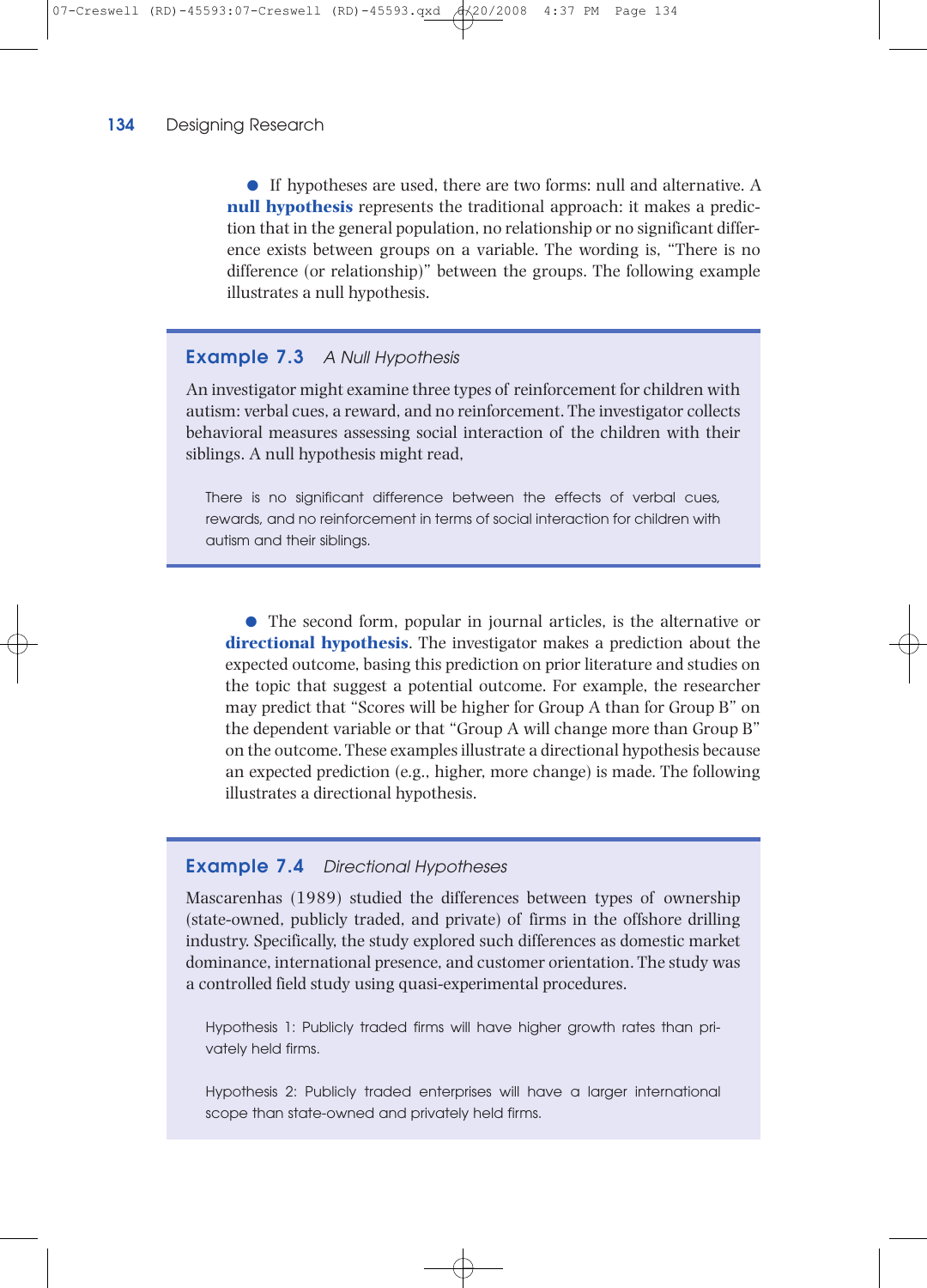Hypothesis 3: State-owned firms will have a greater share of the domestic market than publicly traded or privately held firms.

Hypothesis 4: Publicly traded firms will have broader product lines than stateowned and privately held firms.

Hypothesis 5: State-owned firms are more likely to have state-owned enterprises as customers overseas.

Hypothesis 6: State-owned firms will have a higher customer-base stability than privately held firms.

Hypothesis 7: In less visible contexts, publicly traded firms will employ more advanced technology than state-owned and privately held firms.

(Mascarenhas, 1989, pp. 585–588)

● Another type of alternative hypothesis is **nondirectional**—a prediction is made, but the exact form of differences (e.g., higher, lower, more, less) is not specified because the researcher does not know what can be predicted from past literature. Thus, the investigator might write, "There is a difference" between the two groups. An example follows which incorporates both types of hypotheses:

#### **Example 7.5** Nondirectional and Directional Hypotheses

Sometimes directional hypotheses are created to examine the relationship among variables rather than to compare groups. For example, Moore (2000) studied the meaning of gender identity for religious and secular Jewish and Arab women in Israeli society. In a national probability sample of Jewish and Arab women, the author identified three hypotheses for study. The first is nondirectional and the last two are directional.

- $H<sub>1</sub>$ : Gender identity of religious and secular Arab and Jewish women are related to different sociopolitical social orders that reflect the different value systems they embrace.
- H<sub>2</sub>: Religious women with salient gender identity are less socio-politically active than secular women with salient gender identities.
- H<sub>3</sub>: The relationships among gender identity, religiosity, and social actions are weaker among Arab women than among Jewish women.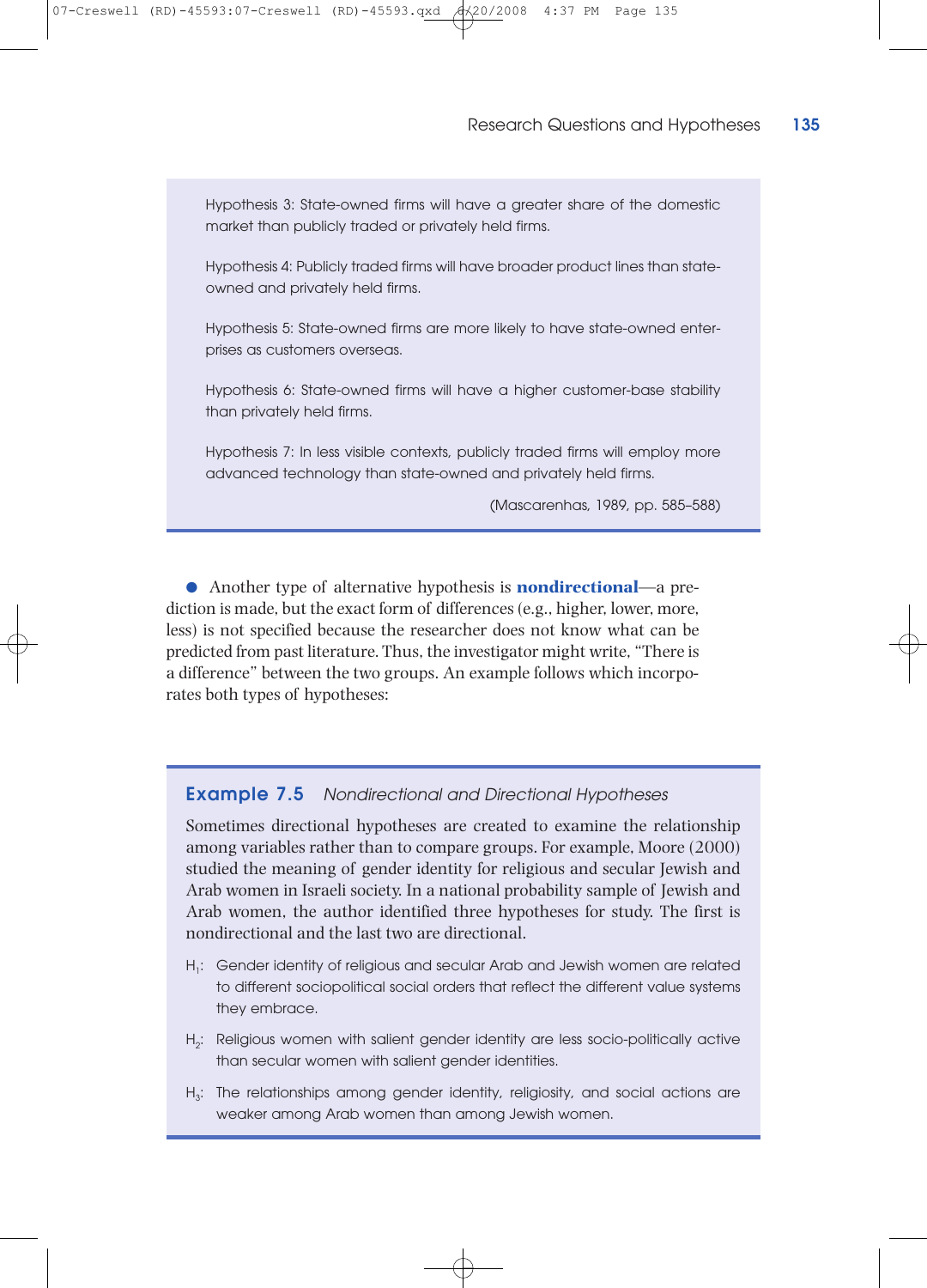● Unless the study intentionally employs demographic variables as predictors, use nondemographic variables (i.e., attitudes or behaviors) as independent and dependent variables. Because quantitative studies attempt to verify theories, demographic variables (e.g., age, income level, educational level, and so forth) typically enter these models as intervening (or mediating or moderating) variables instead of major independent variables.

● Use the same pattern of word order in the questions or hypotheses to enable a reader to easily identify the major variables. This calls for repeating key phrases and positioning the variables with the independent first and concluding with the dependent in left-to-right order (as discussed in Chapter 6 on good purpose statements). An example of word order with independent variables stated first in the phrase follows.

### **Example 7.6** Standard Use of Language in Hypotheses

- 1. There is no relationship between utilization of ancillary support services and academic persistence for non-traditional-aged women college students.
- 2. There is no relationship between family support systems and academic persistence for non-traditional-aged college women.
- 3. There is no relationship between ancillary support services and family support systems for non-traditional-aged college women.

### **A Model for Descriptive Questions and Hypotheses**

Consider a model for writing questions or hypotheses based on writing descriptive questions (describing something) followed by inferential questions or hypotheses (drawing inferences from a sample to a population). These questions or hypotheses include both independent and dependent variables. In this model, the writer specifies descriptive questions for *each* independent and dependent variable and important intervening or moderating variables. Inferential questions (or hypotheses) that relate variables or compare groups follow these descriptive questions. A final set of questions may add inferential questions or hypotheses in which variables are controlled.

#### **Example 7.7** Descriptive and Inferential Questions

To illustrate this approach, a researcher wants to examine the relationship of critical thinking skills (an independent variable measured on an instrument)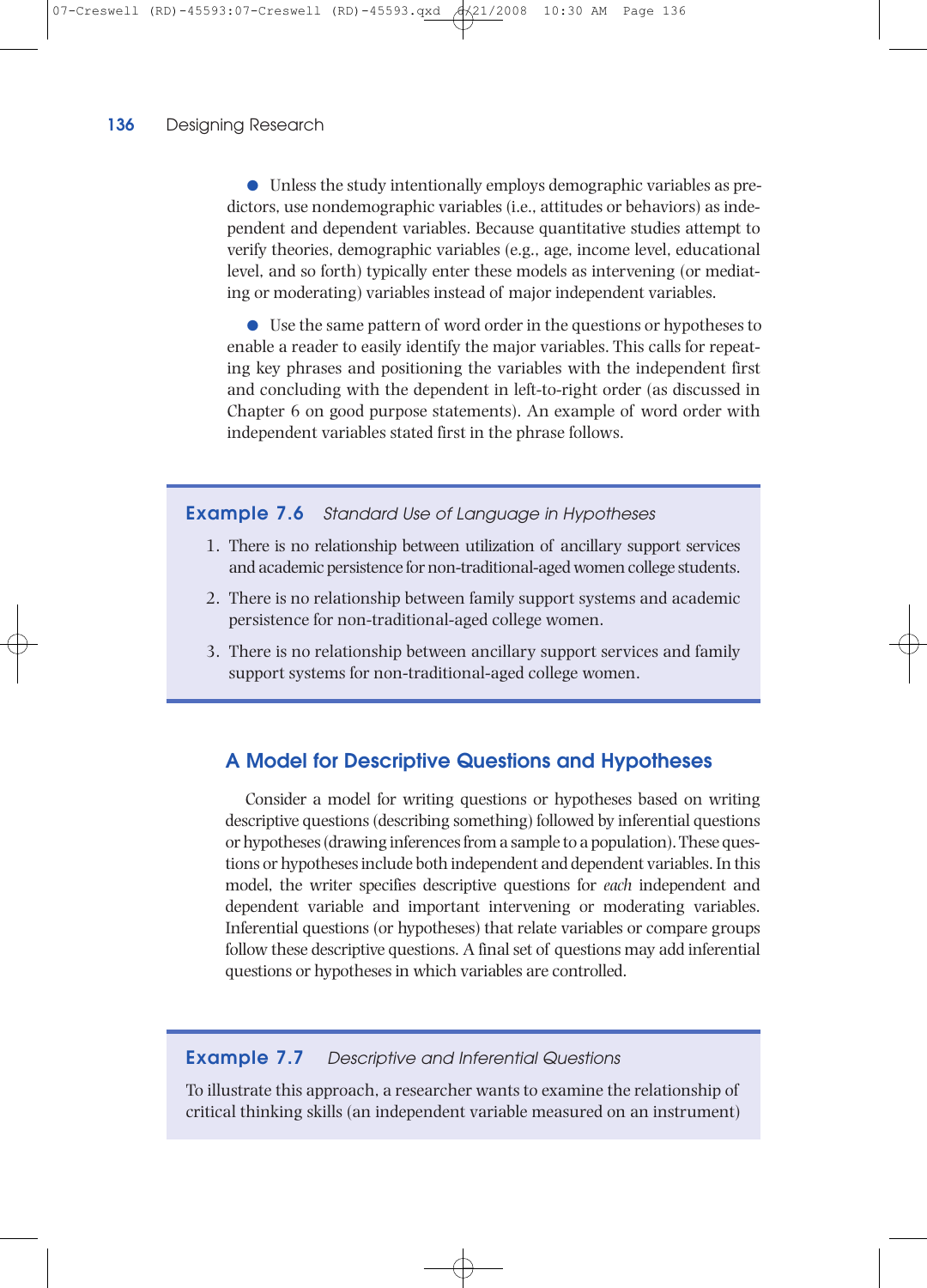to student achievement (a dependent variable measured by grades) in science classes for eighth-grade students in a large metropolitan school district. The researcher controls for the intervening effects of prior grades in science classes and parents' educational attainment. Following the proposed model, the research questions might be written as follows:

Descriptive Questions

- 1. How do the students rate on critical thinking skills? (A descriptive question focused on the independent variable)
- 2. What are the student's achievement levels (or grades) in science classes? (A descriptive question focused on the dependent variable)
- 3. What are the student's prior grades in science classes? (A descriptive question focused on the control variable of prior grades)
- 4. What is the educational attainment of the parents of the eighthgraders? (A descriptive question focused on another control variable, educational attainment of parents)

Inferential Questions

- 1. Does critical thinking ability relate to student achievement? (An inferential question relating the independent and the dependent variables)
- 2. Does critical thinking ability relate to student achievement, controlling for the effects of prior grades in science and the educational attainment of the eighth-graders' parents? (An inferential question relating the independent and the dependent variables, controlling for the effects of the two controlled variables)

This example illustrates how to organize all the research questions into descriptive and inferential questions. In another example, a researcher may want to compare groups, and the language may change to reflect this comparison in the inferential questions. In other studies, many more independent and dependent variables may be present in the model being tested, and a longer list of descriptive and inferential questions would result. I recommend this descriptive–inferential model.

This example also illustrates the use of variables to describe as well as relate. It specifies the independent variables in the first position in the questions, the dependent in the second, and the control variables in the third. It employs demographics as controls rather than central variables in the questions, and a reader needs to assume that the questions flow from a theoretical model.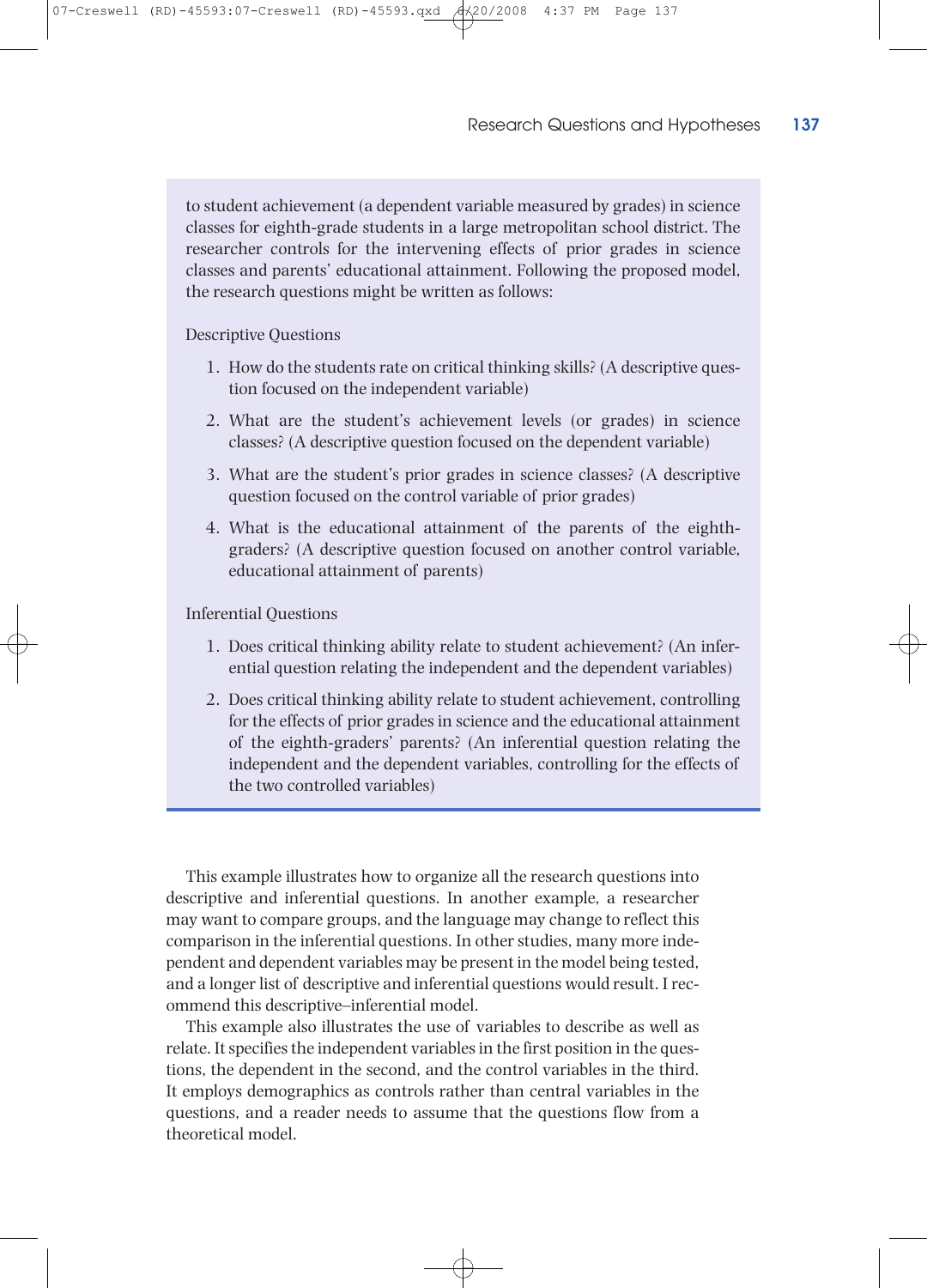### **MIXED METHODS RESEARCH QUESTIONS AND HYPOTHESES**

In discussions about methods, researchers typically do not see specific questions or hypotheses especially tailored to mixed methods research. However, discussion has begun concerning the use of mixed methods questions in studies and also how to design them (see Creswell & Plano Clark, 2007; Tashakkori & Creswell, 2007). A strong mixed methods study should start with a mixed methods research question, to shape the methods and the overall design of a study. Because a mixed methods study relies on neither quantitative or qualitative research alone, some combination of the two provides the best information for the research questions and hypotheses. To be considered are what types of questions should be presented and when and what information is most needed to convey the nature of the study:

● Both qualitative and quantitative research questions (or hypotheses) need to be advanced in a mixed methods study in order to narrow and focus the purpose statement. These questions or hypotheses can be advanced at the beginning or when they emerge during a later phase of the research. For example, if the study begins with a quantitative phase, the investigator might introduce hypotheses. Later in the study, when the qualitative phase is addressed, the qualitative research questions appear.

● When writing these questions or hypotheses, follow the guidelines in this chapter for scripting good questions or hypotheses.

• Some attention should be given to the order of the research questions and hypotheses. In a two-phase project, the first-phase questions would come first, followed by the second-phase questions so that readers see them in the order in which they will be addressed in the proposed study. In a single-phase strategy of inquiry, the questions might be ordered according to the method that is given the most weight in the design.

● Include a **mixed methods research question** that directly addresses the mixing of the quantitative and qualitative strands of the research. This is the question that will be answered in the study based on the mixing (see Creswell & Plano Clark, 2007). This is a new form of question in research methods, and Tashakkori and Creswell (2007, p. 208) call it a "hybrid" or "integrated" question. This question could either be written at the beginning or when it emerges; for instance, in a two-phase study in which one phase builds on the other, the mixed methods questions might be placed in a discussion between the two phases. This can assume one of two forms. The first is to write it in a way that conveys the *methods* or *procedures* in a study (e.g., Does the qualitative data help explain the results from the initial quantitative phase of the study? See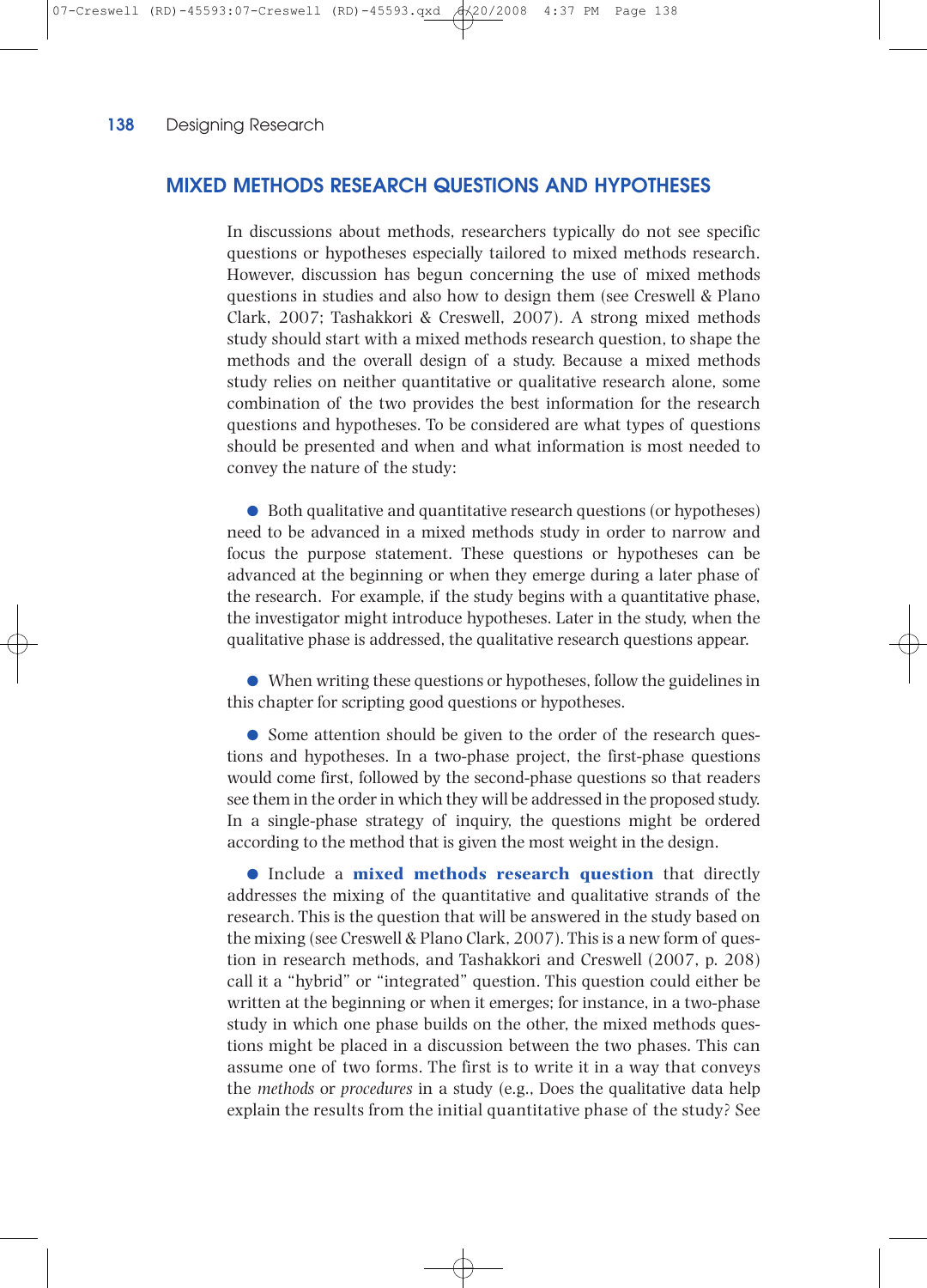Creswell & Plano Clark, 2007). The second form is to write it in a way that conveys the *content* of the study (e.g., Does the theme of social support help to explain why some students become bullies in schools? (see Tashakkori & Creswell, 2007.)

● Consider several different ways that all types of research questions (i.e., quantitative, qualitative, and mixed) can be written into a mixed methods study:

- Write separate quantitative questions or hypotheses and qualitative questions. These could be written at the beginning of a study or when they appear in the project if the study unfolds in stages or phases. With this approach, the emphasis is placed on the two approaches and not on the mixed methods or integrative component of the study.
- Write separate quantitative questions or hypotheses and qualitative questions and follow them with a mixed methods question. This highlights the importance of both the qualitative and quantitative phases of the study as well as their combined strength, and thus is probably the ideal approach.
- Write only a mixed methods question that reflects the *procedures* or the *content* (or write the mixed methods question in both a procedural and a content approach), and do not include separate quantitative and qualitative questions. This approach would enhance the viewpoint that the study intends to lead to some integration or connection between the quantitative and qualitative phases of the study (i.e., the sum of both parts is greater than each part).

### **Example 7.8** Hypotheses and Research Questions in a Mixed Methods Study

Houtz (1995) provides an example of a two-phase study with the separate quantitative and qualitative research hypotheses and questions stated in sections introducing each phase. She did not use a separate, distinct mixed methods research question. Her study investigated the differences between middle-school (nontraditional) and junior high (traditional) instructional strategies for seventh-grade and eighth-grade students and their attitudes toward science and their science achievement. Her study was conducted at a point when many schools were moving away from the two-year junior high concept to the three-year middle school (including sixth grade) approach to education. In this two-phase study, the first phase involved assessing pre-test

*(Continued)*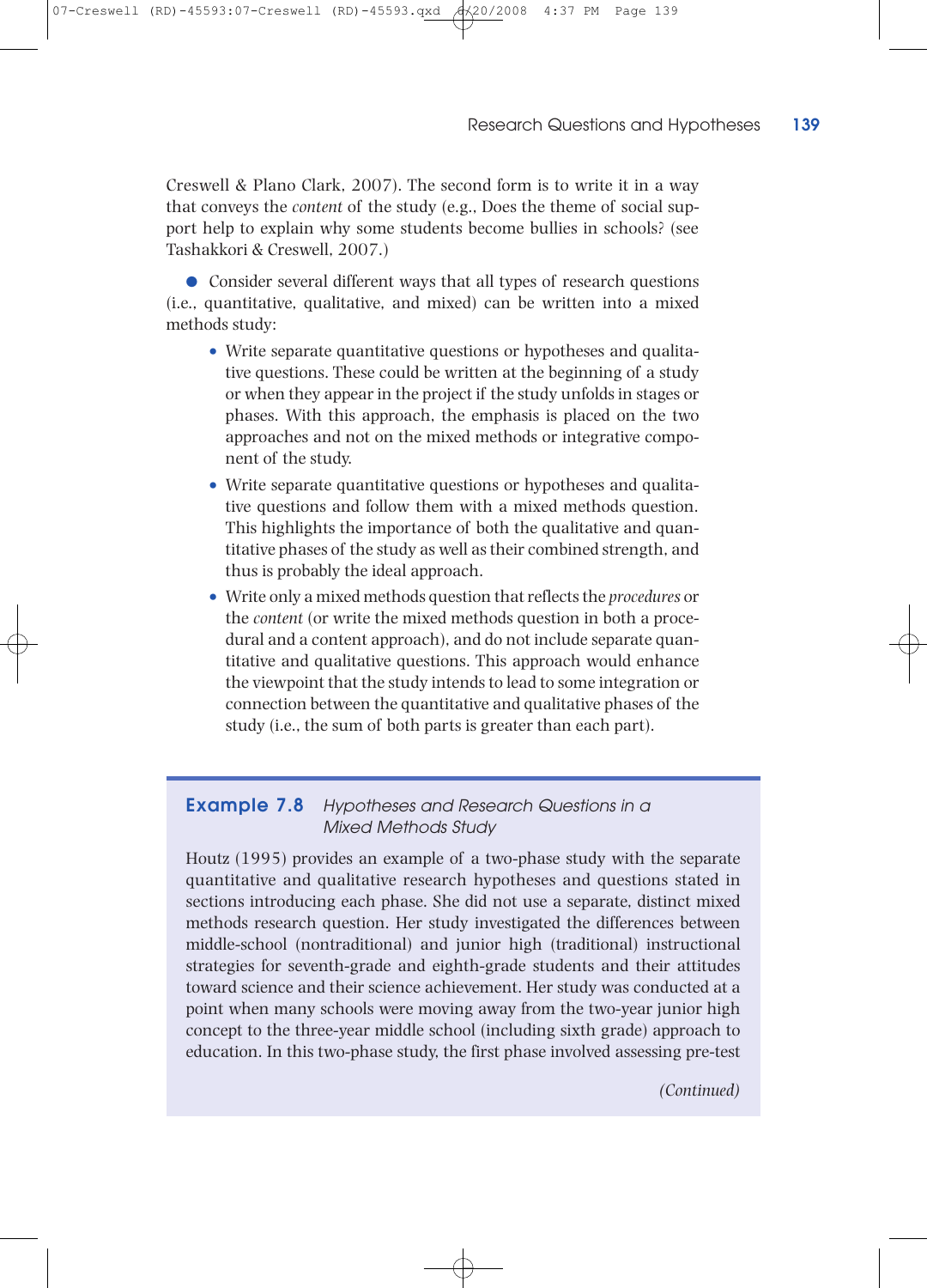#### (Continued)

and post-test attitudes and achievement using scales and examination scores. Houtz then followed the quantitative results with qualitative interviews with science teachers, the school principal, and consultants. This second phase helped to explain differences and similarities in the two instructional approaches obtained in the first phase.

With a first-phase quantitative study, Houtz (1995, p. 630) mentioned the hypotheses guiding her research:

It was hypothesized that there would be no significant difference between students in the middle school and those in the junior high in attitude toward science as a school subject. It was also hypothesized that there would be no significant difference between students in the middle school and those in the junior high in achievement in science.

These hypotheses appeared at the beginning of the study as an introduction to the quantitative phase. Prior to the qualitative phase, Houtz raised questions to explore the quantitative results in more depth. Focusing in on the achievement test results, she interviewed science teachers, the principal, and the university consultants and asked three questions:

What differences currently exist between the middle school instructional strategy and the junior high instructional strategy at this school in transition? How has this transition period impacted science attitude and achievement of your students? How do teachers feel about this change process?

(Houtz, 1995, p. 649)

Examining this mixed methods study shows that the author included both quantitative and qualitative questions, specified them at the beginning of each phase of her study, and used good elements for writing both quantitative hypotheses and qualitative research questions. Had Houtz (1995) developed a mixed methods question, it might have been stated from a *procedural* perspective:

How do the interviews with teachers, the principal, and university consultants help to explain any quantitative differences in achievement for middleschool and junior high students?

Alternatively, the mixed methods question might have been written from a *content* orientation, such as:

How do the themes mentioned by the teachers help to explain why middleschool children score lower than the junior high students?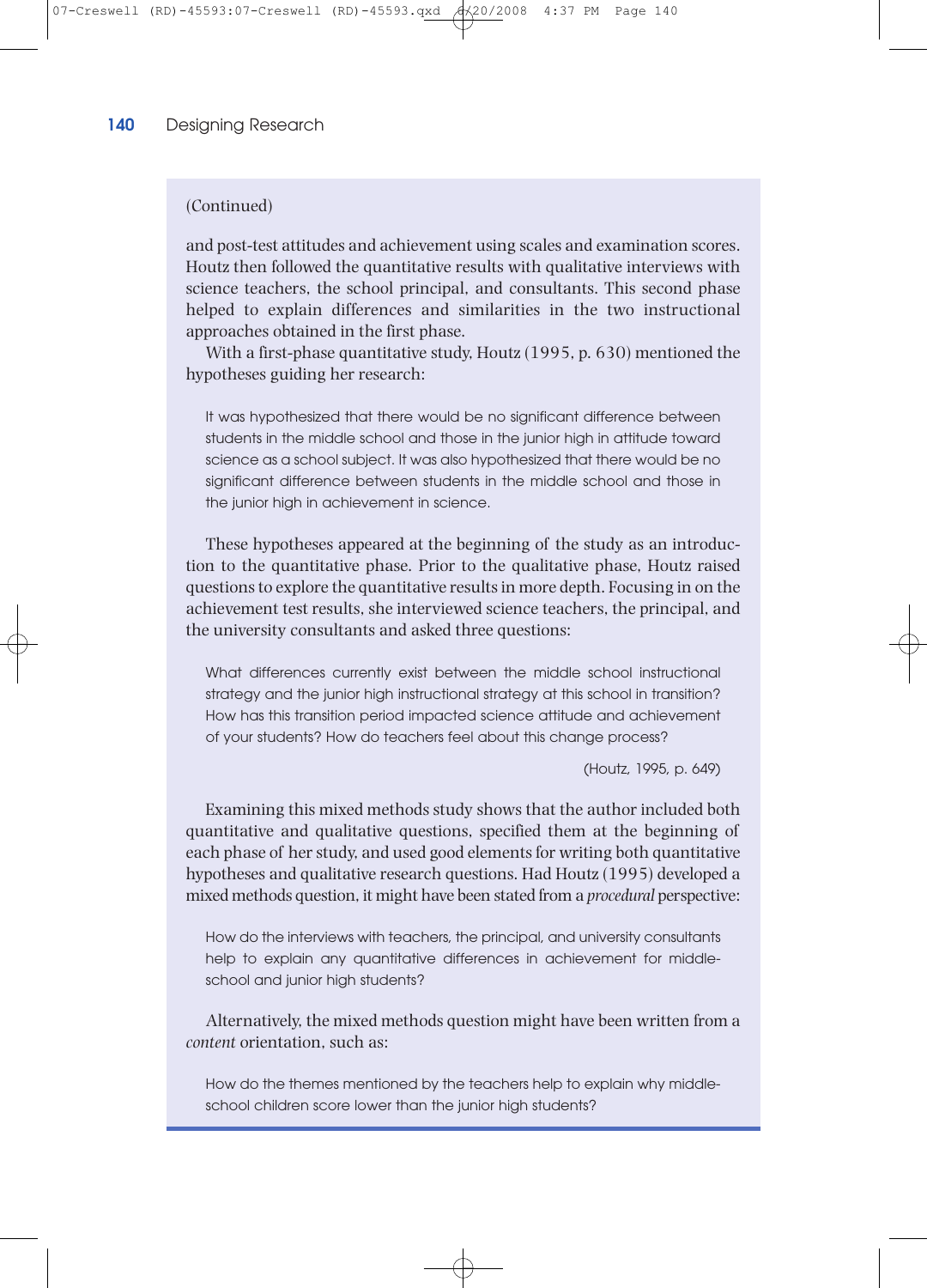### **Example 7.9** A Mixed Methods Question Written in Terms of Mixing Procedures

To what extent and in what ways do qualitative interviews with students and faculty members serve to contribute to a more comprehensive and nuanced understanding of this predicting relationship between CEEPT scores and student academic performance, via integrative mixed methods analysis?

(Lee & Greene, 2007)

This is a good example of a mixed methods question focused on the intent of mixing, to integrate the qualitative interviews and the quantitative data, the relationship of scores and student performance. This question emphasized what the integration was attempting to accomplish—a comprehensive and nuanced understanding—and at the end of the article, the authors presented evidence answering this question.

### **SUMMARY**

Research questions and hypotheses narrow the purpose statement and become major signposts for readers. Qualitative researchers ask at least one central question and several subquestions. They begin the questions with words such as *how* or *what* and use exploratory verbs, such as *explore* or *describe*. They pose broad, general questions to allow the participants to explain their ideas. They also focus initially on one central phenomenon of interest. The questions may also mention the participants and the site for the research.

Quantitative researchers write either research questions or hypotheses. Both forms include variables that are described, related, categorized into groups for comparison, and the independent and dependent variables are measured separately. In many quantitative proposals, writers use research questions; however, a more formal statement of research employs hypotheses. These hypotheses are predictions about the outcomes of the results, and they may be written as alternative hypotheses specifying the exact results to be expected (more or less, higher or lower of something). They also may be stated in the null form, indicating no expected difference or no relationship between groups on a dependent variable. Typically, the researcher writes the independent variable(s) first, followed by the dependent variable(s). One model for ordering the questions in a quantitative proposal is to begin with descriptive questions followed by the inferential questions that relate variables or compare groups.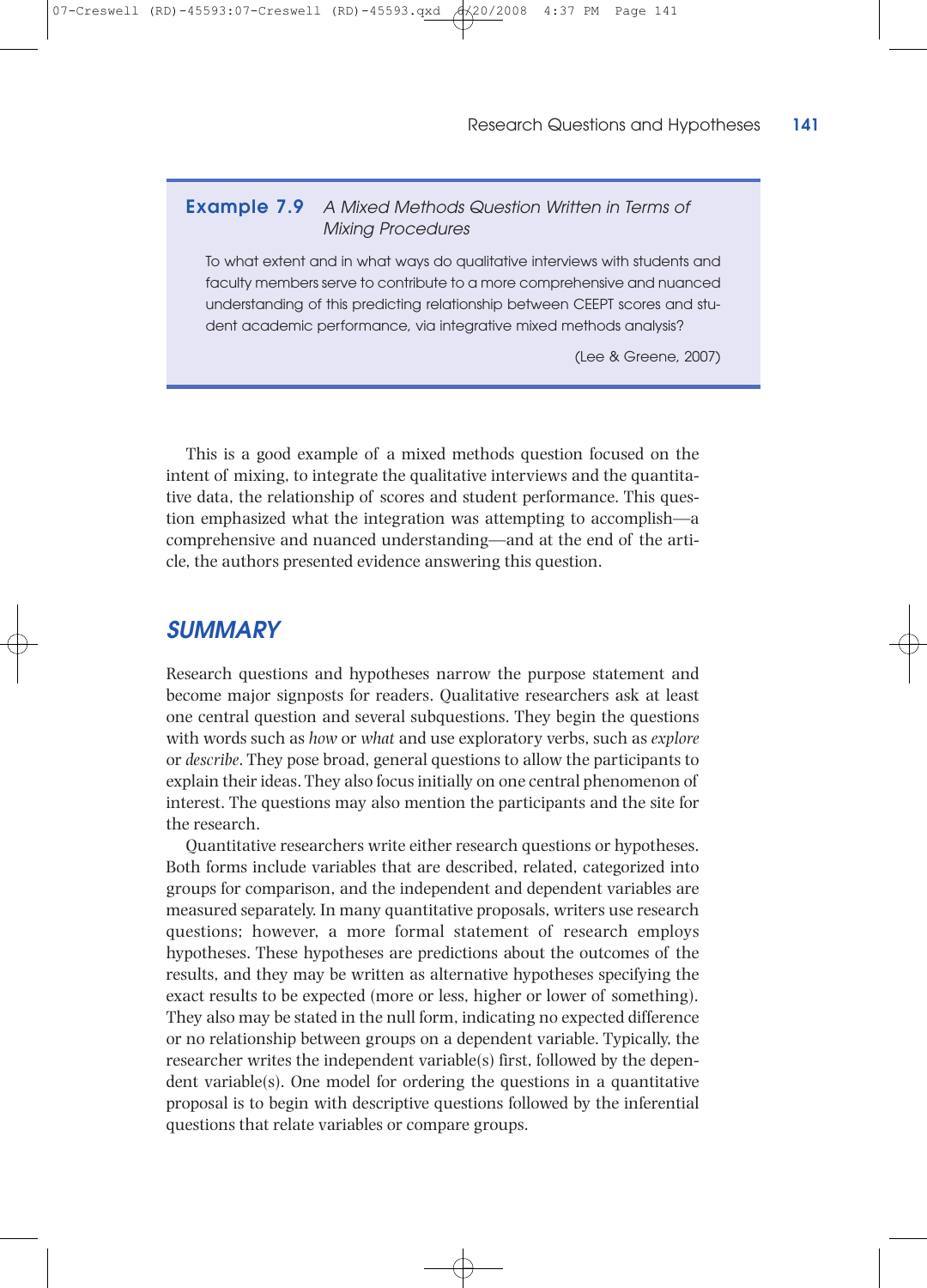I encourage mixed methods researchers to construct separate mixed methods questions in their studies. This question might be written to emphasize the procedures or the content of the study, and it might be placed at different points. By writing this question, the researcher conveys the importance of integrating or combining the quantitative and qualitative elements. Several models exist for writing mixed methods questions into studies: writing only quantitative questions or hypotheses and qualitative questions, or writing both quantitative questions or hypotheses and qualitative questions followed by a mixed methods question, or writing only a mixed methods question.

*Writing Exercises*

1. For a qualitative study, write one or two central questions followed by five to seven subquestions.

2. For a quantitative study, write two sets of questions. The first set should be descriptive questions about the independent and dependent variables in the study. The second set should pose questions that relate (or compare) the independent variable(s) with the dependent variable(s). This follows the model presented in this chapter for combining descriptive and inferential questions.

3. Write a mixed methods research question. Write it first as a question incorporating the procedures of your mixed methods study and then rewrite it to incorporate the content. Comment on which approach works best for you.

### **ADDITIONAL READINGS**

Creswell, J. W. (1999). Mixed-method research: Introduction and application. In G. J. Cizek (Ed.), *Handbook of educational policy* (pp. 455–472). San Diego: Academic Press.

In this chapter, I discuss the nine steps in conducting a mixed methods study. These are as follows:

- 1. Determine if a mixed methods study is needed to study the problem;
- 2. Consider whether a mixed methods study is feasible;
- 3. Write both qualitative and quantitative research questions;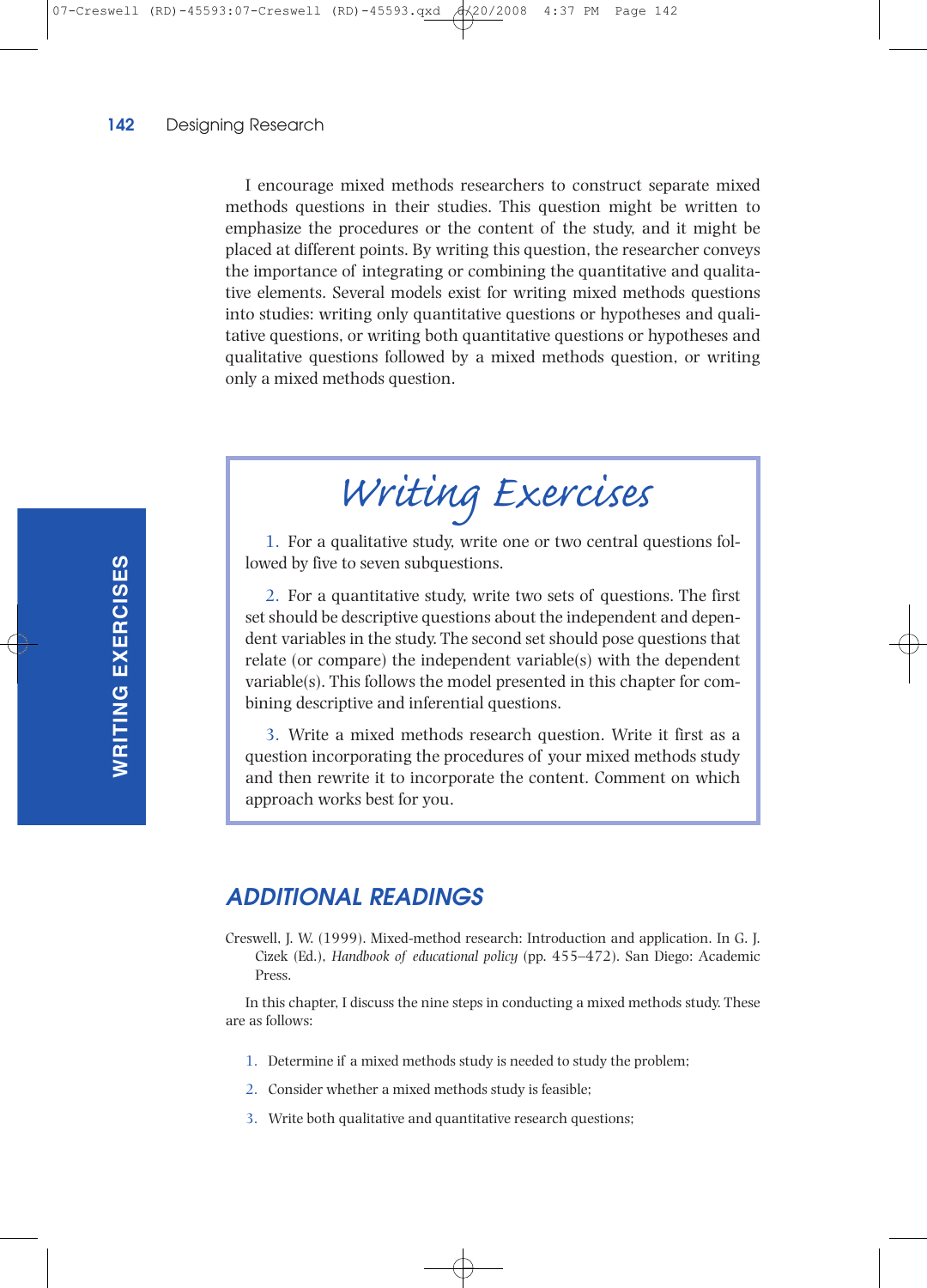- 4. Review and decide on the types of data collection;
- 5. Assess the relative weight and implementation strategy for each method;
- 6. Present a visual model;
- 7. Determine how the data will be analyzed;
- 8. Assess the criteria for evaluating the study; and
- 9. Develop a plan for the study.

In writing the research questions, I recommend developing both qualitative and quantitative types and stating within them the type of qualitative strategy of inquiry being used.

Tashakkori, A., & Creswell, J. W. (2007). Exploring the nature of research questions in mixed methods research. Editorial. *Journal of Mixed Methods Research, 1*(3), 207–211.

This editorial addresses the use and nature of research questions in mixed methods research. It highlights the importance of research questions in the process of research and discusses the need for a better understanding of the use of mixed methods questions. It asks, "How does one frame a research question in a mixed methods study?" (p. 207). Three models are presented: writing separate quantitative and qualitative questions, writing an overarching mixed methods question, or writing research questions for each phase of a study as the research evolves.

Morse, J. M. (1994). Designing funded qualitative research. In N. K. Denzin & Y. S. Lincoln (Eds.), *Handbook of qualitative research* (pp. 220–235). Thousand Oaks, CA: Sage.

Janice Morse, a nursing researcher, identifies and describes the major design issues involved in planning a qualitative project. She compares several strategies of inquiry and maps the type of research questions used in each strategy. For phenomenology and ethnography, the research calls for meaning and descriptive questions. For grounded theory, the questions need to address process, whereas in ethnomethodology and discourse analysis, the questions relate to verbal interaction and dialogue. She indicates that the wording of the research question determines the focus and scope of the study.

Tuckman, B. W. (1999). *Conducting educational research* (5th ed.). Fort Worth, TX: Harcourt Brace.

Bruce Tuckman provides an entire chapter on constructing hypotheses. He identifies the origin of hypotheses in deductive theoretical positions and in inductive observations. He further defines and illustrates both alternative and null hypotheses and takes the reader through the hypothesis testing procedure.